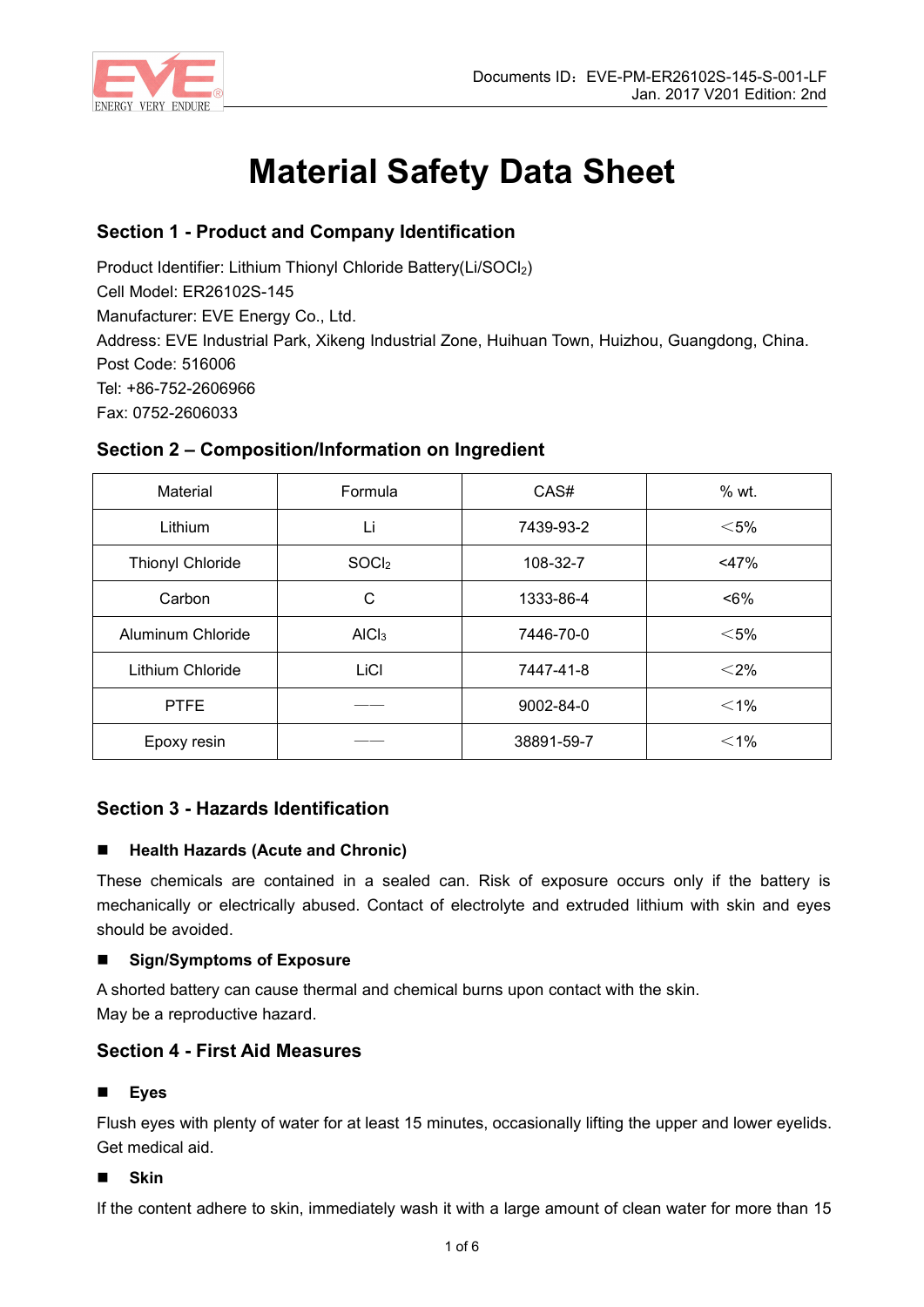

minutes, and consult a doctor.

## **Inhalation**

Remove from exposure and move to fresh air immediately. Use oxygen if available.

Ingestion

If a cell is swallowed, immediately call a doctor for therapy and treatment.

## **Section 5 - Fire Fighting Measures**

## **Extinguishing Media**

Dry sand, dry chemical, graphite powder

**Prohibited fire extinguishers**

Do not use water, CO<sub>2</sub>, CCI<sub>4</sub> and halides.

## **Special Fire-Fighting Procedures**

In the initial state of a fire, move cell/batteries from near the fire source, to a safe loction, as far as possible, and be sure to put on a protctive breathing mask.

## **Unusual Fire and Explosion Hazards**

Cell may vent when subjected to excessive heat-exposing battery contents.

## **Hazardous Combustion Products**

Carbon monoxide, carbon dioxide, lithium oxide fumes.

## **Section 6 - Accidental Release Measures**

## **Steps to be Taken in case Material is Released or Spilled**

If the battery material is released, remove personnel from area until fumes dissipate.Provide maximum ventilation to clear out hazardous gases. Wipe it up with a cloth, and dispose of it in a plastic bag and put into a steel can. The preferred response is to leave the area and allow the battery to cool and vapors to dissipate. Provide maximum ventilation. Avoid skin and eye contact or inhalation of vapors. Remove spilled liquid with absorbent and incinerate.

#### **Waste Disposal Method**

It is recommended to discharge the battery to the end, handing in the abandoned batteries to related department unified, dispose of the batteries in accordance with approved local, state, and federal requirements. Consult state environmental protection a gency and/or federal EPA.

## **Section 7 - Handling and Storage**

The battery should not be opened, destroyed or incinerate, since they may leak or rupture and release to the environment the ingredients that they contain in the hermetically sealed container.Do not short circuit terminals, or over charge the battery, forced over-discharge, throw to fire. Do not crush or puncture the battery, or immerse in liquids.

#### **Handling**

If a cell is leaking or smells, wear protective gloves and breathing mask, move the cell into a hermetically sealed vessel and dispose of the vessel. Never solder a cell self. Any leakage or obnoxious odor of a cell may lead to corrosion, so immediately dispose of the cell. Do not contact cell terminals between each other, or with another conductor. Neither throws into fire, decompose, heat, dent, deform, charge nor drop a cell. Do not dip a cell in water or seawater.

#### **Storage**

Store cells without direct sunlight, high temperature, high humidity, rain, dew, etc., and select a storage location with a temperature as low as possible(preferable temperature 20±5℃ and relative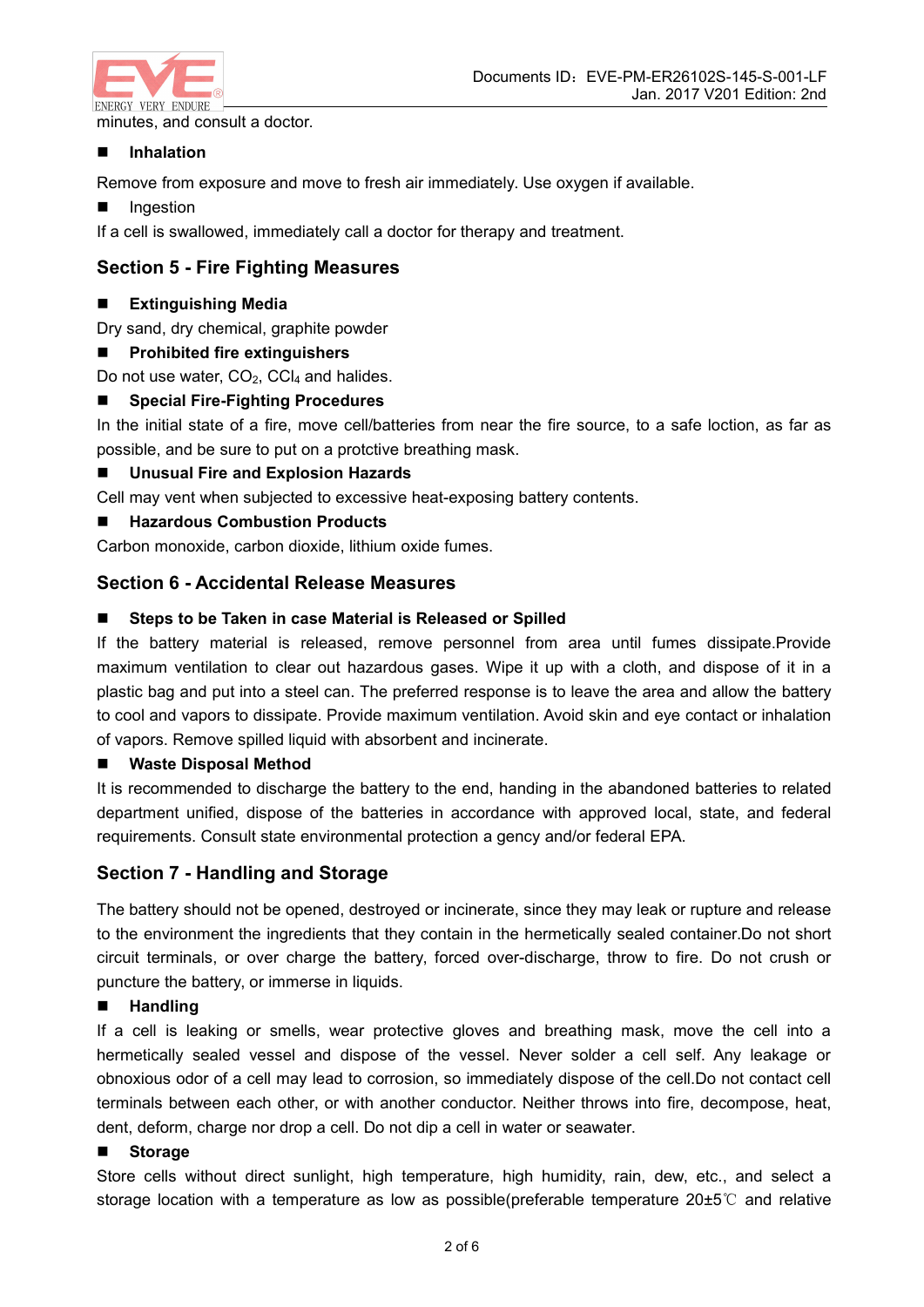

humidity 70% or less). In addition, keep cells away from dangerous matter such as combustible or ignitable materials. Absolutely never place a cell in contact with a combustible or conductive substance. Prepare appropriate firefighting equipment.

## **Other Precautions**

The battery may explode or cause burns, if disassembled, crushed or exposed to fire or high temperatures.Do not short or install with incorrect polarity.

## **Section 8 - Exposure Controls, Personal Protection**

## ■ **Respiratory** Protection

In case of battery venting, provide as much ventilation as possible. Avoid confined areas with venting cell cores. Respiratory Protection is not necessary under conditions of normal use.

## **Ventilation**

Not necessary under conditions of normal use.

## **Protective Gloves**

Not necessary under conditions of normal use.

## **Other Protective Clothing or Equipment**

## Not necessary under conditions of normal use.

Personal Protection is recommended for venting battery: Respiratory protection, Protective gloves, protective clothing and safety glass with side shields.

## **Section 9 - Physical and Chemical Properties**

| Shape                       | : Cylindrical.   |
|-----------------------------|------------------|
| PH                          | : Not applicable |
| Boiling point/boiling range | : No iformation  |
| Melting point               | : No iformation  |
| Decomposition temperature   | : No iformation  |
| Flash point                 | : No iformation  |

## **Section 10 - Stability and Reactivity**

**Stability**

Stable.

**Conditions to Avoid**

Heating, mechanical abuse and electrical abuse.

## **Hazardous Decomposition Products**

- $SO<sub>2</sub>(gas)$ , HCl(gas), H<sub>2</sub>(gas).
- **Hazardous Polymerization**

N/A.

## **Conditions to be avoid**

If a number of cells are mixed up without insulating terminals, they may short and possibly heat, break and ignite. When a cell is charged, the gas released vent of the cell may operate resulting possibly in bursting the electrolyte etc. Or, it may possibly burst or fire. If a cell is heated over the highest temperature or thrown into fire, it may explode or fire with the electrolyte etc. bursting from inside of the cell. Ifdecomposed, there is a possibility of overheating to short circuit.

## **Section 11 - Toxicological Information**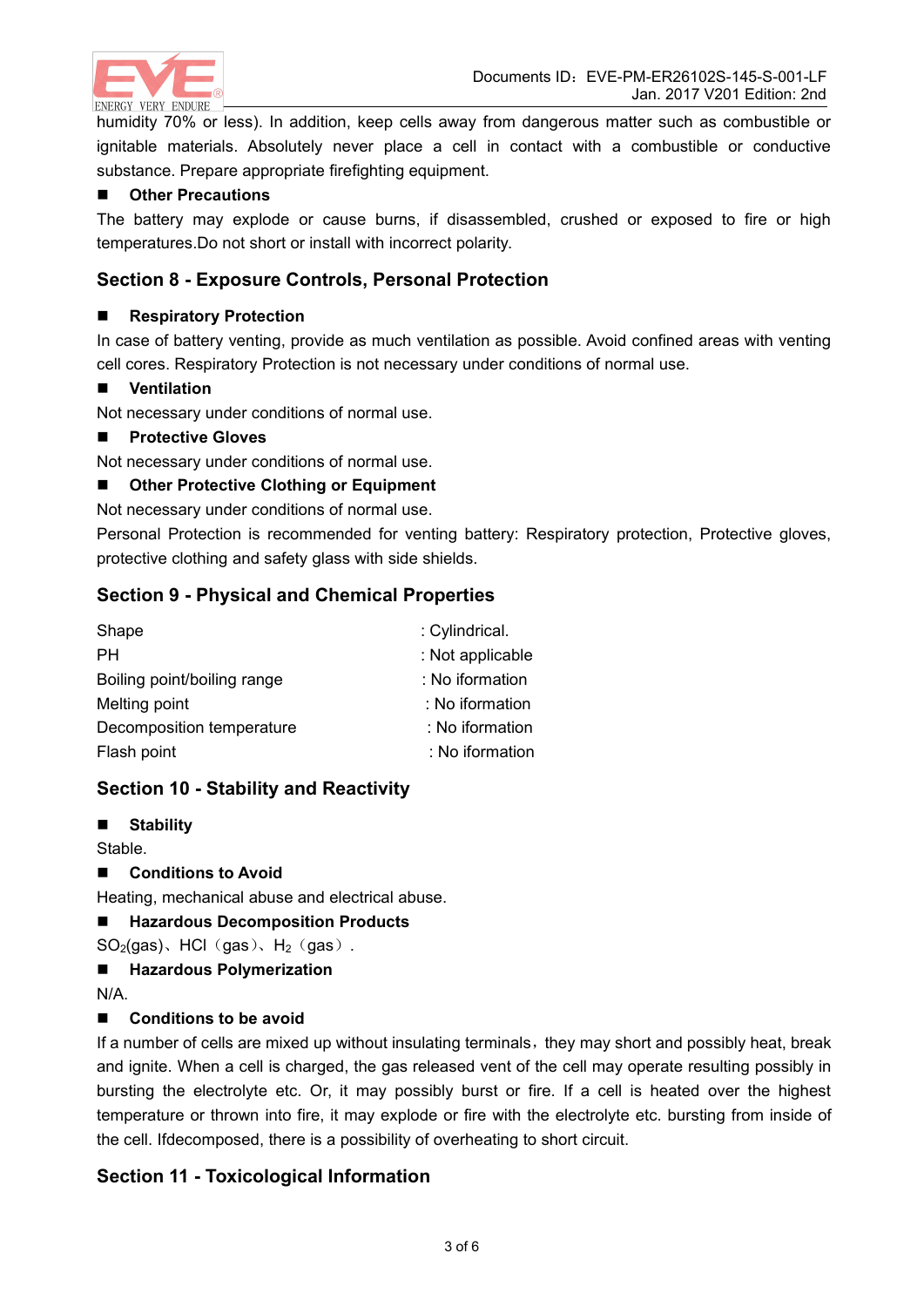

There is no toxicity because chemical substance are hermetically sealed in a metal vessel. As a reference, chemical substances composing a cell are described below. Lithium metal Acute toxicity : No appropriate report available. Local effect : A skin contact may result in inflammation. Thionyl chloride Acute toxicity : Lc50:500ppm(Rat inhalation). Local effect : Cough, breathing difficulty and asthma may pass into a chronic state, and the lung may be affected by adisease. Aluminum chloride Acute toxicity : LD50:3700ppm(Rat oral). Local effect : No information. Lithium chloride Acute toxicity : LD50:526ppm(Rat oral). Local effect : The central nervous system and the kidney may be affected. Carbon black Acute toxicity : LD50:2000ppm>(Rat inhalation).

# **Section 12 - Ecological Information**

When promptly used or disposed the battery does not present environmental hazard. When disposed, keep away from water, rain and snow.

## **Section 13 - Disposal Considerations**

## **APPROPRIATE METHOD OF DISPOSAL OF SUBSTANCE OR PREPARATION**

Carcinogenic property : IARC group 2(May be carcinogenic).

If batteries are still fully charged or only partially discharged, they can be considered a reactive hazardous waste because of significant amount of not reaction or unconsu med lithium remaining in the spent battery. The battery must be neutralized through an approved secondary treatment facility prior to disposal as a hazardous waste. Recycling of battery can be done in authorized facility, through licensed waste carrier.

## **Section 14 - Transport Information**

 Lithium metal cells and batteries are classified as Class 9 Dangerous Goods in the United Nations Recommendation, and given UN numbers as shown in the below table. In case of transport of lithium metal cells and batteries,compliance with all the relevant UN regulations in addition to the requirements of United Nations Recommendation is required.

 Our battery(list on section 1)and its shipping package comlies with the requirement of UN Manual of Test and Cirteria,Part Ⅲ ,subsection 38.3 as well as the requirements described below,so it is permitted to transport.

■ Air Transport

The battery package complies with the requirements of section IB of packing instruction 968 of 57th DRG Manual of IATA:only Cargo Aircraft

ER26102S-145 battery has been proven to meet the requirements of each test in the UN Manual of Tests and Criteria, Part III, subsection 38.3 (Document No.: ST/SG/AC.10/11/Rev 5 th /Amend.2/Section 38.3). According to the United Nations "Recommendations on the Transport of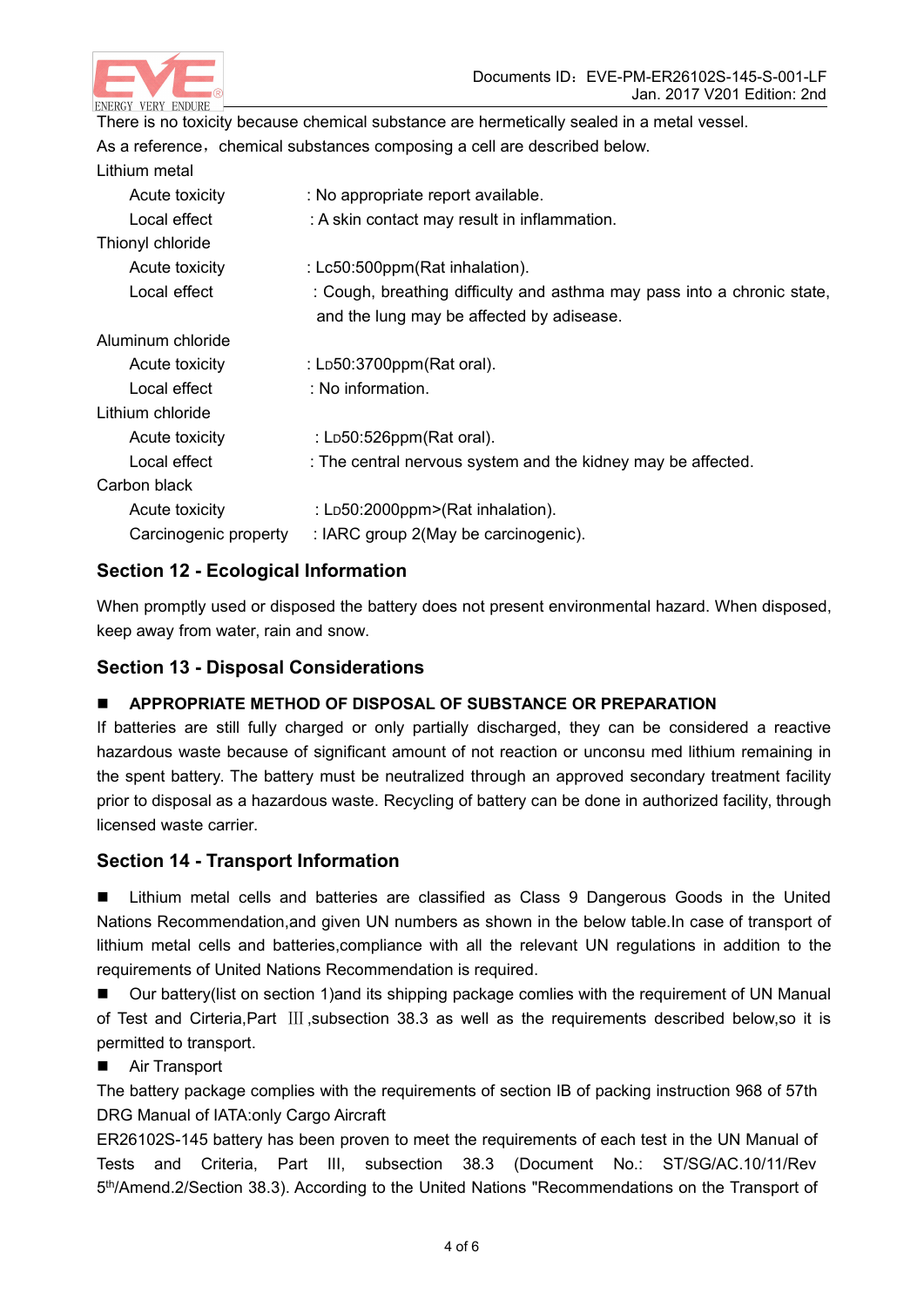

Dangerous Goods Model Regulations",the ER26102S-145 battery's lithium content is more than 1g, so ER26102S-145 battery should transport as class 9 dangerous goods.

## ■ Sea Transport

The battery package complies with the special provision 188 of IMDG CODE(Amdt.37-14)2014 Edition: the gross weight of the package doed not exceed 30Kg.

ER26102S-145 battery has been proven to meet the requirements of each test in the UN Manual of Tests and Criteria, Part III, subsection 38.3 (Document No.: ST/SG/AC.10/11/Rev 5 th /Amend.2/Section 38.3). According to the United Nations "Recommendations on the Transport of Dangerous Goods Model Regulations", the ER26102S-145 battery's lithium content is more than 1g, so ER26102S-145 battery should transport as class 9 dangerous goods.

| UN NO. | Proper Shipping Name/Description               |
|--------|------------------------------------------------|
| 3090   | Lithium metal batteries                        |
| 3091   | Lithium metal batteries contained in equipment |
| 3091   | Lithium metal batteries packed with equipment  |

Related regulations: Following regulations shall be cited and considered.

| Transportations                | Related organization / Issue documents                                                                                                                           |  |  |  |
|--------------------------------|------------------------------------------------------------------------------------------------------------------------------------------------------------------|--|--|--|
| Air transport<br>(by airplane) | ICAO(International Civil Aviation Organization)/TI(technical Instruction)<br>IATA(International Air Transport Association)/DGR(Dangerous Goods<br>regulations*1) |  |  |  |
| Maritime transport             | IMO(International<br>Organization)/IMDG<br>CODE(International<br>Maritime                                                                                        |  |  |  |
| (by ship)                      | Maritime Dangerous Goods )*2                                                                                                                                     |  |  |  |
| Land transport                 | RID(International Carriage of Dangerous Goods by Rail), ADR(International                                                                                        |  |  |  |
| (Intra-European)               | Carriage of Dangerous Goods by Road)                                                                                                                             |  |  |  |
| USA / UN                       | USDOT(US Department of transportation) / DOT 49 CFR (US law)                                                                                                     |  |  |  |
|                                | UN: Recommendations on the transport of dangerous goods: Manual of                                                                                               |  |  |  |
|                                | Test and Criteria 5th revised edition Amendment                                                                                                                  |  |  |  |
|                                | 1[ST/SG/AC.10/11/Rev.5/Amend.1]:Part III, Subsection 38.3                                                                                                        |  |  |  |

## **Section 15 - Regulatory Information**

## **Law Information**

《Dangerous Goods Regulation》

《Recommendations on the Transport of Dangerous Goods Model Regulations》

《International Maritime Dangerous Goods》

《Technical Instructions for the Safe Transport of Dangerous Goods》

《Classification and code of dangerous goods》

《Occupational Safety and Health Act》(OSHA)

《Toxic Substances Control Act》(TSCA)

《Consumer Product Safety Act》(CPSA)

《Federal Environmental Pollution Control Act》(FEPCA)

《The Oil Pollution Act》(OPA)

《Superfund Amendments and Reauthorization Act Title III (302/311/312/313)》(SARA)

《Resource Conservation and Recovery Act》(RCRA)